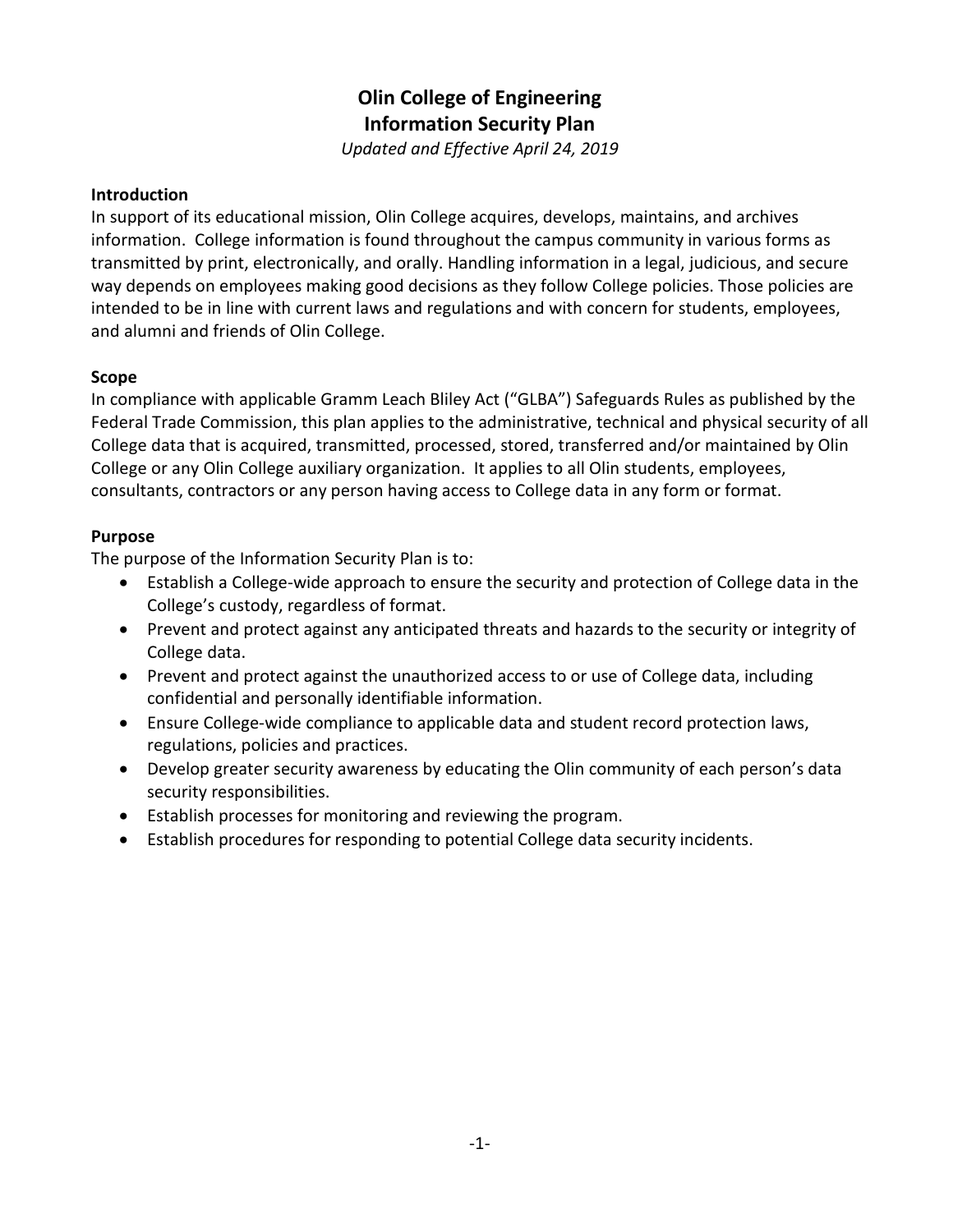## **Policy**

It is the policy of Olin College to maintain a comprehensive Information Security Program ("ISP") in compliance with the Gramm Leach Bliley Act ("GLBA") Safeguards Rule pursuant to 16 CFR 314. The objective of the College's ISP is to:

- 1. Ensure the security and confidentiality of College data in compliance with applicable GLBA rules as published by the Federal Trade Commission;
- 2. Protect against anticipated threats or hazards to the security or integrity of College data; and
- 3. Protect against unauthorized access to or use of College data that could result in substantial harm or inconvenience to any Olin customer.

The College's ISP incorporates, by reference, College-wide information security-related policies and associated controls that address the security and confidentiality of College Data.

## **Procedures**

In compliance with the GLBA, the College's ISP includes the following elements:

- 1. Designation of an Information Security Task Force and ISP Coordinator;
- 2. Assessment of reasonably foreseeable risks, both internal and external;
- 3. Identification of safeguards for managing known risks with routine monitoring and testing of safeguards;
- 4. Oversight of contractual agreements with college service providers to ensure service providers are capable of safeguarding financial information; and
- 5. Evaluation, documentation, and adjustment to the ISP on an annual basis.

## **Information Security Task Force**

The Information Security Task Force will

- Identify reasonably foreseeable internal and external risks to the security, confidentiality, and/or integrity of any electronic, paper or other records containing personal information;
- Assess the likelihood and potential damage of these threats, taking into consideration the sensitivity of the personal information;
- Evaluate the sufficiency of existing policies, procedures, customer information systems, and other safeguards in place to control risks;
- Design and implement plans that put safeguards in place to minimize those risks, consistent with the requirements of applicable legislation including 201 CMR 17.00 (Standards for The Protection of Personal Information of Residents of the Commonwealth), GLBA (Gramm-Leach-Bliley Act), and other applicable laws and regulations; and
- Regularly monitor the effectiveness of those safeguards.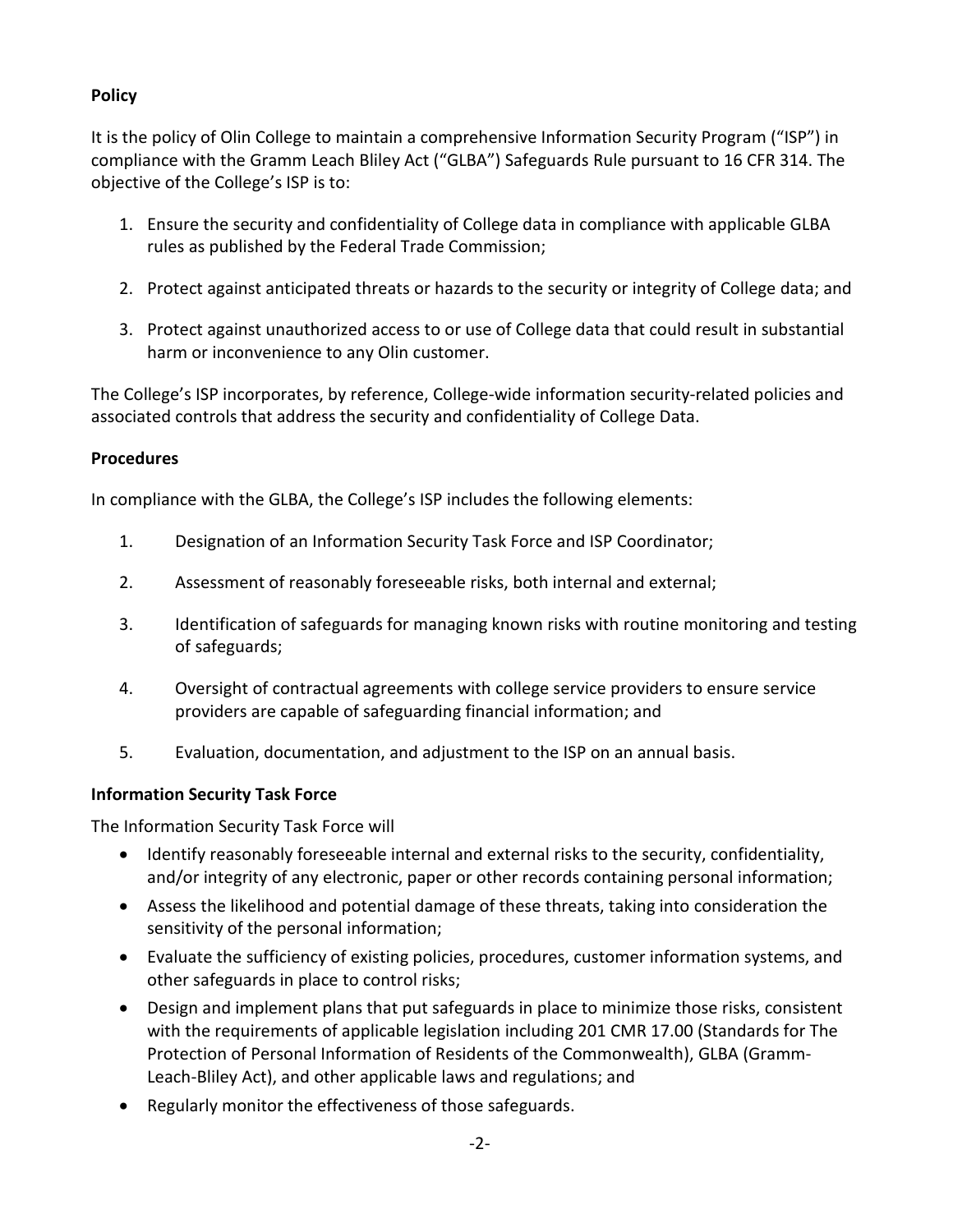## **Information Security Officer**

The Information Security Officer (ISO) has been designated as the College ISP Coordinator. In this role, the ISO is the College official who has oversight responsibility for the College's ISP as well as compliance with relevant regulations, policies, standards and guidelines. Specifically, the Information Security Officer or designee is responsible for the following:

- Review Olin data security policies to ensure alignment with current practices and regulatory requirements.
- Oversee data security policies and their enforcement.
- Oversee risk assessments and document identified risks to data.
- Works with Regulation Monitors and Data Managers to ensure all third-party vendors with access to Olin data are compliant.
- Oversee reported policy violations and data security investigations; report suspected data incidents; report any violations to the Office of Consumer Affairs and Business Regulation and to the Attorney General of the Commonwealth of Massachusetts.
- Serve as the point person(s) for all external inquiries involving data security compliance issues.
- Annually review Olin's Information Security program, or whenever there is a material change in our business practices that may implicate the security or integrity of records containing confidential information.
- The current Information Security Officer is Manuel Amaral, Director of Information Technology Operations.

## **Regulation Monitors**

College officials who have oversight responsibility for one or more regulations are referred to as Regulation Monitors. Regulation Monitors stay abreast of updates to their respective regulations, ensure policies are up to date and notify the Information Security Officer and Data Managers about changes. Regulation Monitors are as follows:

- FERPA Associate Dean for Academic Programs and Registrar
- USA Patriot Act (as it relates to FERPA) Associate Dean for Academic Programs and Registrar
- PCI DSS & PCA/DSS Assistant VP of Financial Affairs, Chief Information Officer, Director of Information Technology Operations
- GLBA Assistant VP of Financial Affairs, Director of Financial Aid
- HIPAA Director of Human Resources
- Federal Rules of Civil Procedure (specifically e-Discovery) Director of Human Resources
- Red Flags Rule Assistant VP of Financial Affairs
- Massachusetts' Standards for the Protection of Personal Information Chief Information Officer, Director of Information Technology Operations
- Mass Crime Law Chief Information Officer, Director of Information Technology Operations
- Computer Fraud and Abuse Act Chief Information Officer, Director of Information Technology Operations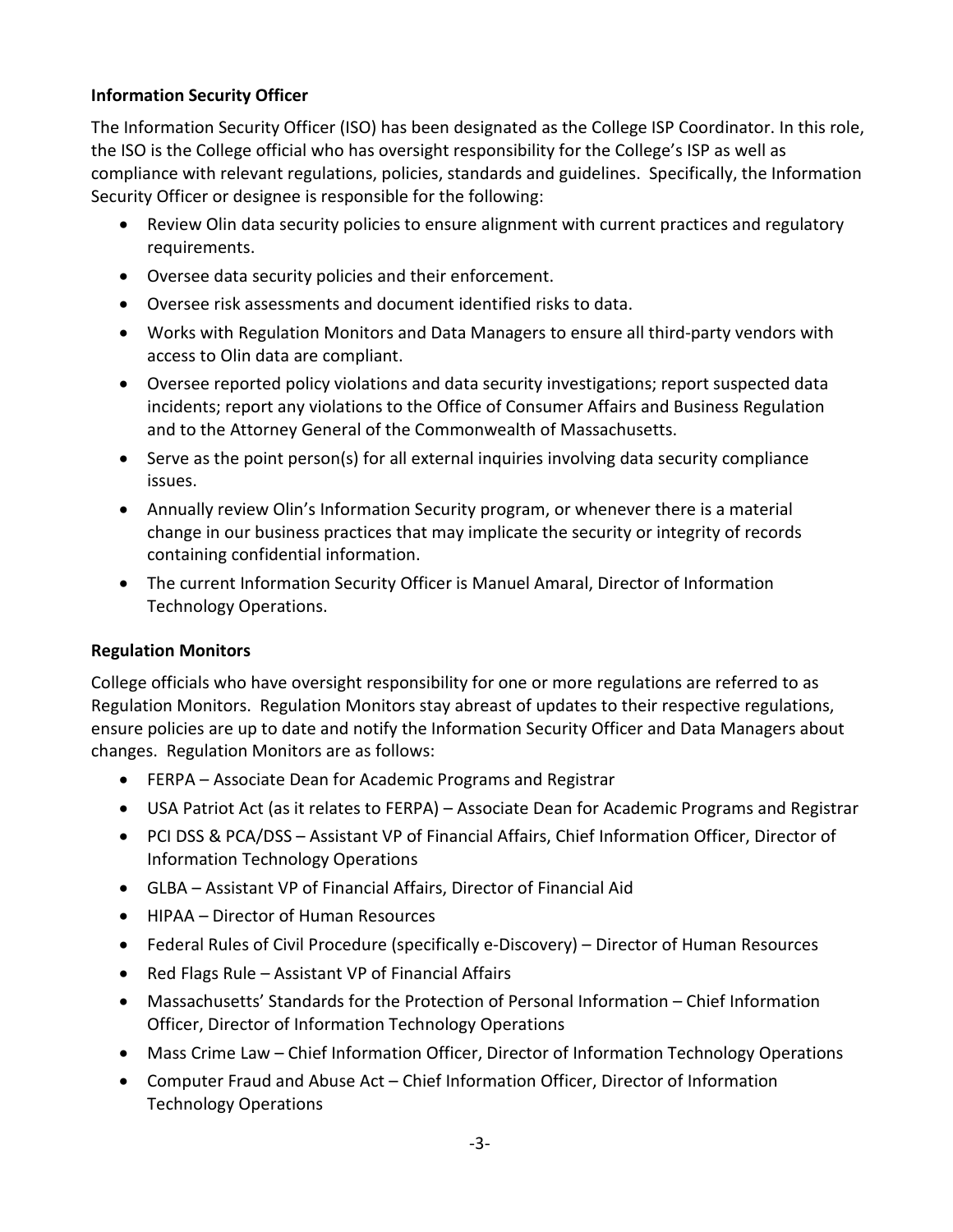- Sarbanes-Oxley Assistant VP of Financial Affairs
- Personal Data Privacy and Security Act Compliance Team
- Identity Theft Protection Act Compliance Team
- EU General Data Protection Regulation (GDPR) Chief Information Officer, Director of Information Technology Operations
- Other applicable laws and regulations Compliance Team

#### **Data Managers**

College officials who have planning and policy-level responsibilities for data in their functional areas are considered Data Managers. The Data Managers are responsible for recommending policies, establishing procedures and guidelines for College-wide data administration activities, and training of Data Users on the proper handling of data. Data Managers, as individuals, have operational-level responsibility for information management activities related to the capture, maintenance, and dissemination of data. In collaboration with the CIO and ISO, Data Managers are responsible for developing and applying standards for the management of institutional data, and for ensuring that Data Users are appropriately informed of security obligations associated with their data access. Lastly, Data Managers are responsible for collaborating with the CIO and ISO to evaluate the ability of service providers to comply with applicable regulations in the handling of personal information for which the College is responsible, and to ensure there are included in College contracts with those services providers provisions obligating them to comply in providing the contracted for services, and to obtain from such service providers written certification that such service provider has a written, comprehensive information security program that is in compliance with the provisions of applicable laws and regulations. For historical reasons – because data and the responsibility for data have traditionally been organized along functional or subject-area boundaries – the Data Managers are established according to this same subject-area organizing principle. Current Data Managers are:

- Financial Data: Assistant VP for Financial Affairs
- Financial Aid Data: Director of Financial Aid
- Academic Data: Associate Dean for Academic Programs and Registrar
- System/Log Data: Director of Information Technology Operations
- Institutional Research and Assessment Data: Director of Institutional Research & Decision Support
- Constituent Data
	- Prospective Students: Assistant Director for Admission Systems and Operations
	- International Students: Primary Designated School Official (PDSO), currently the Associate Dean of Student Affairs
	- Student: Associate Dean for Academic Programs and Registrar
	- Veterans and Dependents of Veterans: Financial Operations Manager, Associate Dean for Academic Programs and Registrar
	- Faculty/Staff: Director of Human Resources and Director of Academic Affairs & Sponsored Programs
	- Alumni/Donor: Director of Advancement Services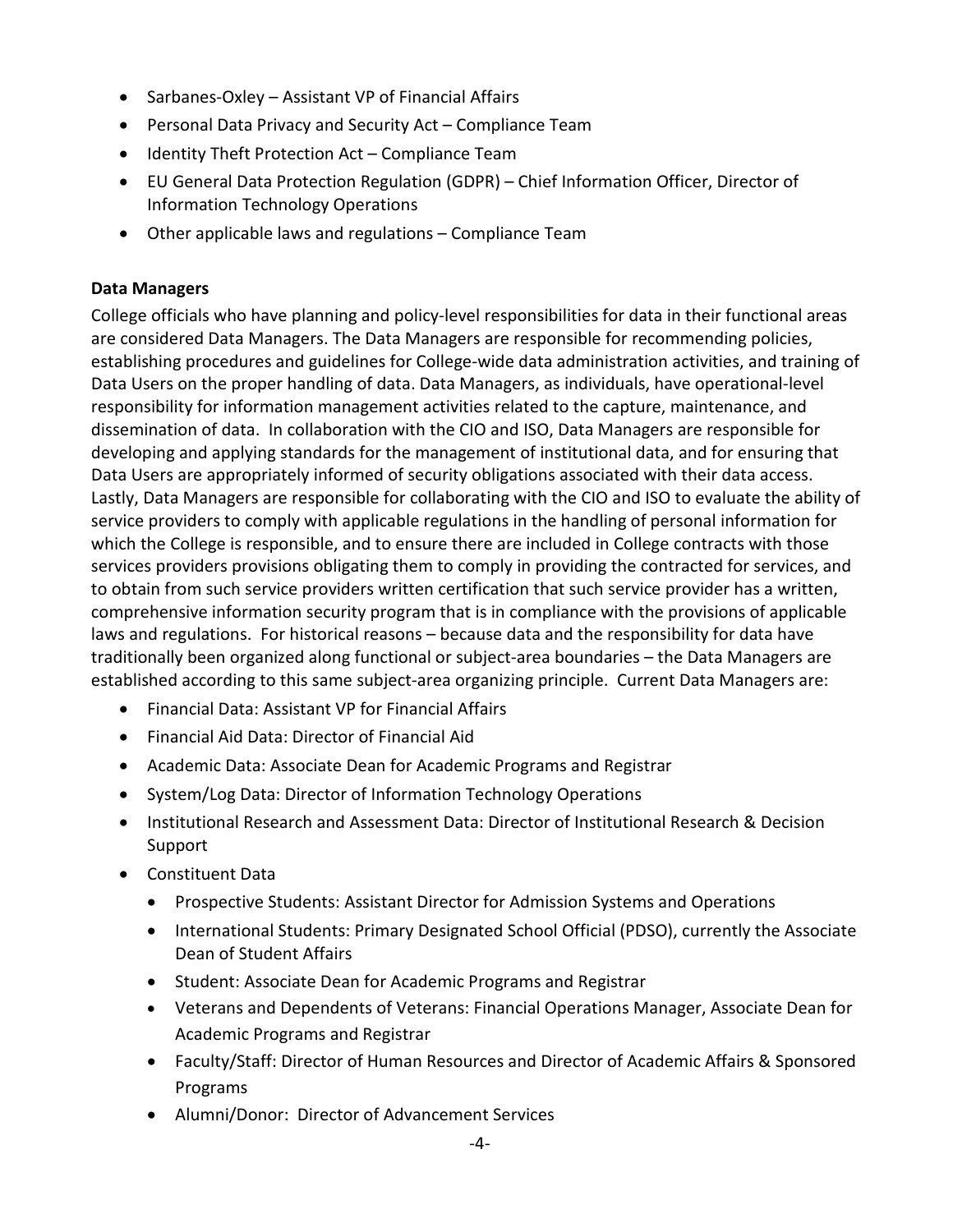#### **Internal Risk Safeguards**

To combat internal risks to the security, confidentiality, and/or integrity of any electronic, paper or other records containing personal information, and evaluating and improving, where necessary, the effectiveness of the current safeguards for limiting such risks, the following measures are mandatory.

- The amount of personal information collected must be limited to that amount reasonably necessary to accomplish legitimate business purposes, or necessary to comply with other state or federal regulations.
- Access to records containing personal information shall be limited to those persons who are reasonably required to know such information in order to accomplish their legitimate business purpose or to enable the College to comply with other state or federal regulations.
- Electronic access to user identification after multiple unsuccessful attempts to gain access must be blocked.
- All security measures shall be reviewed at least annually, or whenever there is a material change in business practices that may reasonably implicate the security or integrity of records containing personal information. The Information Security Officer shall be responsible for this review and shall fully apprise management of the results of that review and any recommendations for improved security arising out of that review.
- Terminated employees must return all records containing personal information, in any form, that may at the time of such termination be in the former employee's possession (including all such information stored on laptops or other portable devices or media, and in files, records, work papers, etc.)
- A terminated employee's physical and electronic access to personal information must be immediately blocked. Such terminated employee shall be required to surrender all keys, IDs or access codes or badges, business cards, and the like, that permit access to the College's premises or information. Moreover, such terminated employee's remote electronic access to personal information must be disabled; his/her voicemail access, email access, internet access, and passwords must be invalidated.
- Current employees' user-ID's and passwords must be changed periodically.
- Access to personal information shall be restricted to active users and active user accounts only.
- Employees are expected to report any suspicious or unauthorized use of customer information.
- Whenever there is an incident that requires notification under M.G.L. c. 93H, §3 (The General Laws of Massachusetts - Security Breaches) or other applicable law or regulation, there shall be an immediate mandatory post-incident review of events and actions taken, if any, with a view to determining whether any changes in our security practices are required to improve the security of personal information for which we are responsible.
- Employees are prohibited from keeping open files containing personal information on their desks when they are not at their desks.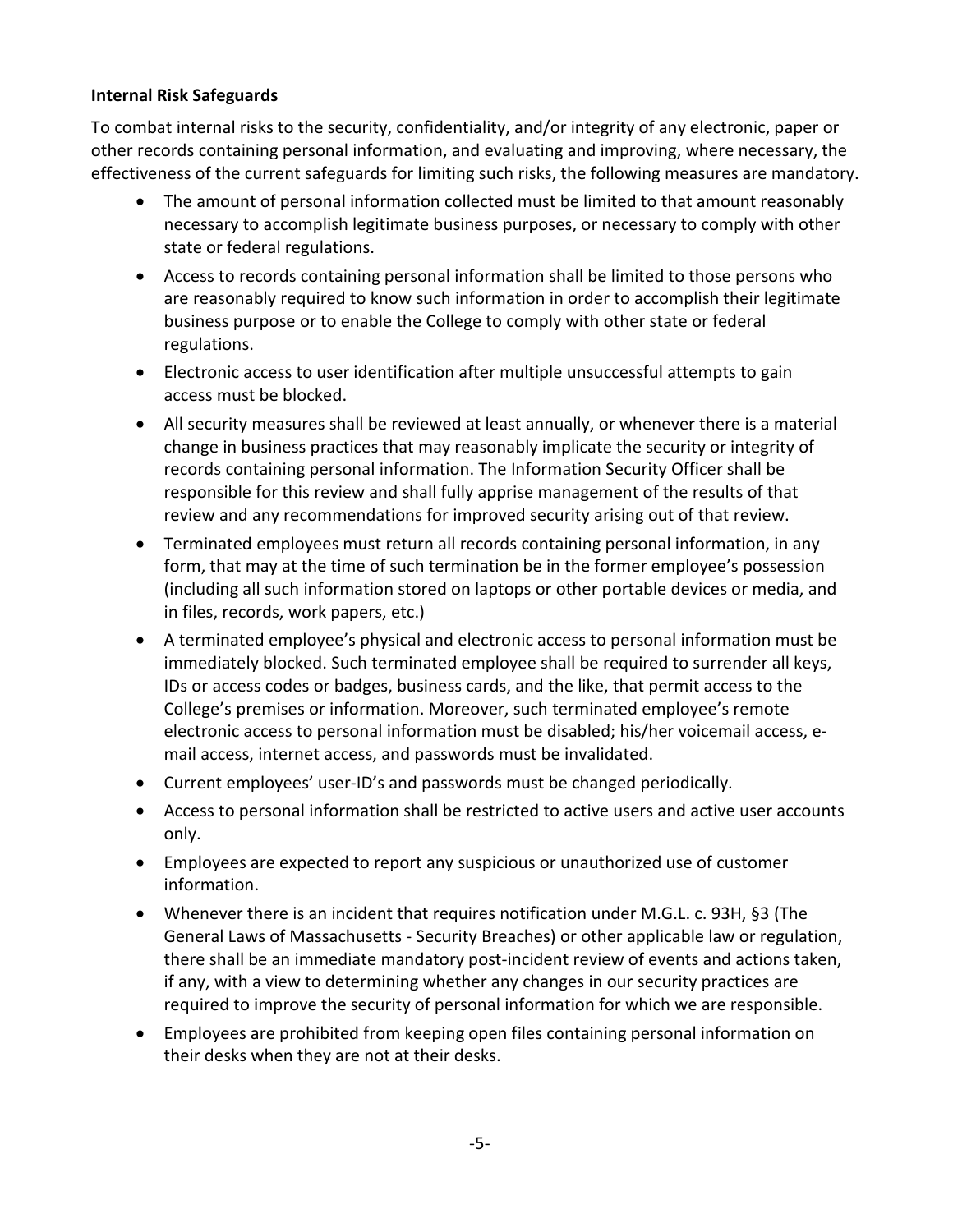- At the end of the workday, all files and other records containing personal information must be secured in a manner that is consistent with the ISP's rules for protecting the security of personal information and those detailed policies provided.
- Each department shall develop rules (bearing in mind the business needs of that department) that ensure that reasonable restrictions upon physical access to records containing personal information are in place, including a written procedure that sets forth the manner in which physical access to such records in that department is to be restricted; and each department must store such records and data in locked facilities, secure storage areas or locked containers. These departmental policies cannot remove or negate policies set forth by College policies.
- Access to electronically stored personal information shall be electronically limited to those employees having a unique log-in ID; and re-log-in shall be required when a computer has been inactive for more than a few minutes.
- Visitors' access to protected data must be restricted. Visitors shall not be permitted to visit unescorted any area within our premises that contains personal information.
- Paper or electronic records (including records stored on hard drives or other electronic media) containing personal information shall be disposed of only in a manner that complies with M.G.L. c. 93I (The General Laws of Massachusetts - Standards for Dispositions and Destruction of Records).

## **External Risk Safeguards**

To combat external risks to the security, confidentiality, and/or integrity of any electronic, paper or other records containing personal information, and evaluating and improving, where necessary, the effectiveness of the current safeguards for limiting such risks, the following measures are mandatory:

- There must be reasonably up-to-date firewall protection and operating system security patches, reasonably designed to maintain the integrity of the personal information, installed on all systems processing and/or storing personal information.
- There must be reasonably up-to-date versions of system security agent software; which must include malware protection and reasonably up-to-date patches and virus definitions, installed on all systems processing and/or storing personal information in accordance with policies and procedures.
- To the extent technically feasible, all personal information stored on laptops or other portable devices must be encrypted, as must all records and files transmitted across public networks or wirelessly. Encryption here means the transformation of data through the use of an algorithmic process, or an alternative method at least as secure, into a form in which meaning cannot be assigned without the use of a confidential process or key, unless further defined by regulation by the Office of Consumer Affairs and Business Regulation.
- All computer systems must be monitored for unauthorized use of or access to personal information.